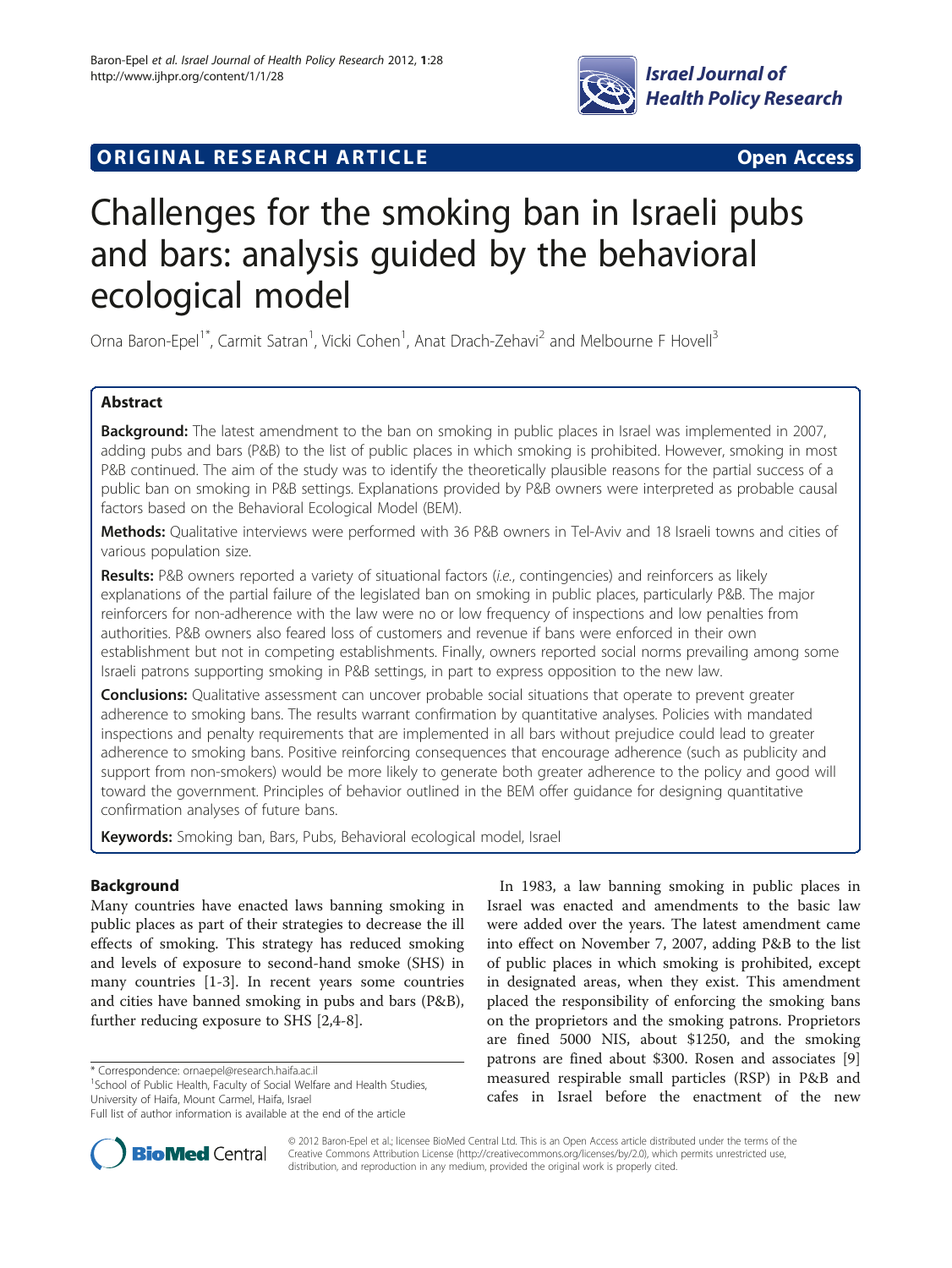amendment. They found that the average level of RSP was about 10 times higher than in countries with enforcement of smoking bans and similar to countries without enforced smoking bans. After the enactment of the law, these authors reported that while the levels decreased somewhat, they were still very high according to EPA standards, especially in Tel-Aviv [[10\]](#page-8-0). As levels of smoking in P&B seem to be high, even after enactment of the ban on smoking in these settings, it is important to understand the conditions that determine the effectiveness or non-effectiveness of a ban.

The Behavior Ecological Model (BEM) was developed to extend the theory based on conditioning of behavior to explanations of group and population practices [[11,12\]](#page-8-0). As an individual's health is usually a function of the behavior of many people on multiple levels (individual, community, and national), a broader systems approach to understanding the individual and population behavior is critical to identifying ways to improve health associated with the behavior of large groups and whole populations. Complex systems of behavior of subgroups within the overall population operate to influence complex behavioral and health outcomes. Systems influencing behavior take place at the individual level of analysis, family and peer network levels, and at larger community and even international levels. The BEM relies on concepts and principles of behavior in which rewarding or punishing consequences that immediately and reliably follow a given behavior influences the adoption of the behavior [[13](#page-8-0),[14](#page-9-0)]. Causes of behaviors are to be found in the environment external to the phenomenon to be explained. Such contingencies (defined as a situation determining a behavior) either increase or decrease future behavior, depending on the power of the reward and other context factors [\[11,12](#page-8-0)].

These contingencies of reinforcements define complex ecological social systems that may predict and might inform new policies and other interventions to establish population-wide health practices, including no smoking policies in public places [\[11,12](#page-8-0)]. This model seems appropriate for the complex issues of smoking in P&B as it focuses on both the individual's behavior and on populations and individuals that have an influence on individuals, such as bar owners and local authorities. Other models such as the Health Belief Model or the Theory of Reasoned Action and Planned Behavior do not encompass all levels of society that are needed to cope with complex behavioral issues such as the ban on smoking in P&B. These models relate to the individual and interpersonal levels of society. Hovell and Hughes [\[11\]](#page-8-0) suggest that successful use of the BEM to formulate effective policies, together with effective enforcement to protect nonsmokers from SHS exposure, could lead to the eradication of most tobacco smoking.

Hovell and Hughes [\[11](#page-8-0)] have interpreted the BEM to suggest how social norms may be changed by restricting smoking in public settings and how this might also markedly change social norms with respect to tolerating tobacco smoke. One of the most important themes in their paper suggests that cumulative regulations that increasingly limit micro-environments where smoking is allowed will lead to less smoking and an increase in the population's intolerance of smoking in all environments.

The anecdotal reports of low levels of enforcement of the law banning smoking in P&B in Israel serves as an interesting social context to study possible social contingencies that may explain relative adherence or nonadherence to bans in P&B, and may help develop policies that will ensure greater adherence to such bans.

# **Methods**

## Study design

Qualitative semi-structured interviews were conducted with 36 P&B owners during January to August 2010. This study is part of a larger study assessing factors influencing the implementation of the ban on smoking in P&B in Israel, such as levels of airborne nicotine in the bars, the bar's environment, attitudes of the clients in the bars, and attitudes of local authority officials.

At this point in time the factors that influence P&B owners' adoption or non-adoption of the law were unknown; thus it was necessary to identify these issues in a qualitative study before being able to measure them in a quantitative study.

Thirteen P&B owners were from P&B in Tel-Aviv (a large metropolitan city in Israel); the other 23 P&B owners were from 18 towns around Israel. In Tel-Aviv the competition between bars is substantial; however in the smaller towns there is very little competition. In Tel-Aviv, the P&B were chosen randomly in order to gain representation of various types of bars. Bars in the other towns were chosen first by identifying towns with 20,000 to 220,000 residents having a majority of Jews, and with P&B in their jurisdiction. Arab towns were not included as P&B are not a common venue for entertainment among Muslims as alcohol is not allowed. The selected group included 32 towns; however, only 29 were included in the large study as three towns were near the Gaza strip, which at that time were unsafe to visit. Most towns had only one or two bars and the choice of towns and bars for the final interviews were based on convenience. However, the realized sample includes more than half of all the towns eligible for the study. Seven interviews were not completed due to failure to find the owner, refusal, or postponements of appointments. A total of 36 interviews were completed.

Each interview took 20 minutes to an hour, depending on the willingness of the bar owners to share their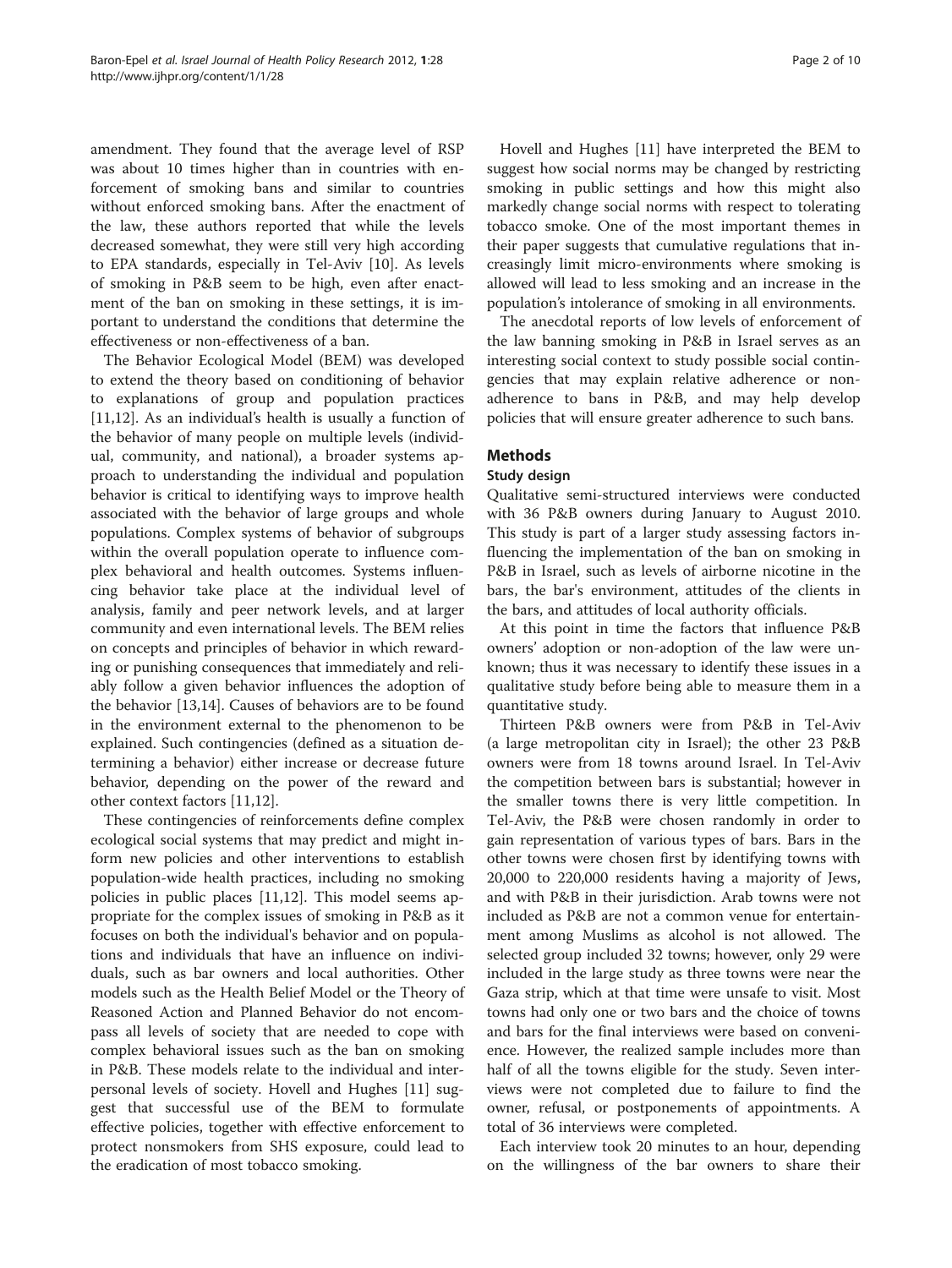opinions and experiences with the interviewers. The potential interviewees were approached by phone or in the bar; the aims of the study were explained and a date was made for the interview. The interviews were transcribed verbatim from recordings or transcribed during the interview. Some interviewees refused to be recorded; however we do not think this biased the data as similar themes and categories were identified in both types of interviews. A topic guide led the interviewee through the issues for discussion. The guide addressed such issues as smoking status of the bar owner, age, type of P&B, attitudes towards the ban on smoking in P&B, what the policy of the pub was regarding smoking, experience with enforcement of the law, experiences with patrons related to the law, and how they cope with the patrons and the authorities. The sample size was reached after no new themes or categories were identified.

The study received approval from Haifa University's ethics committee before beginning the interviews.

#### Analysis

Data were analyzed according to the guidelines of Unrau [[15\]](#page-9-0): the text was divided into meaningful units, its categories were identified, and finally the data were explained and interpreted. Three of the authors read the transcripts and each team member coded and organized the data to identify key categories. The lists of categories were compared, and any inconsistencies were resolved by a review of the data and then reaching agreement through discussion. The researchers then reread all the transcripts and found the themes running through the interviews [\[16](#page-9-0)]. The same process was used to obtain a consistent list of themes. The BEM was used as the conceptual framework for which categories and themes were interpreted to arrive at plausible hypotheses explaining the continued smoking in P&B in the context of a ban on such behavior. Categories were divided by the hierarchy of contingencies that reinforced the behavior of smoking in P&B; if the category reinforced smoking in P&B generally in the whole society it was categorized as such, and if it reinforced smoking in a specific P&B it was classified as belonging to the local level, and so forth.

#### Results

Table 1 presents the characteristics of the 36 P&B owners interviewed. The mean age was 32 and 89% of the owners were men; over half of the owners smoked. The P&B owners were from small to large towns; 44% of the P&B owners did not hesitate to report that they did not enforce the law. Most of the remaining implied that they sometimes adhered to the law by enforcing it "as best they could".

Table [2](#page-3-0) depicts the themes and categories by hierarchy for which we analyzed the interviews. The two main themes that emerged were: 1. Financial and social

|                                                         |                                        | Number (percent)<br>of pubs/bars or<br>owners 36 (100%) |
|---------------------------------------------------------|----------------------------------------|---------------------------------------------------------|
| Mean age                                                | 32 years<br>Range 23-47                |                                                         |
| Gender                                                  | Male                                   | 32 (89%)                                                |
|                                                         | Female                                 | 4 (11%)                                                 |
| <b>Smoking status</b>                                   | Present smokers                        | 20 (56%)                                                |
|                                                         | Past smokers                           | 3(8%)                                                   |
|                                                         | Never smoked                           | 13 (36%)                                                |
| Self report of ban<br>enforcement in<br>the bar/pub     | Enforce the ban                        | 14 (39%)                                                |
|                                                         | Partially enforce the ban              | 6 (17%)                                                 |
|                                                         | Do not enforce the ban                 | 16 (44%)                                                |
| Size of town or<br>city where the<br>bar/pub is located | Tel-Aviv (400.000 residents)           | 13 (36%)                                                |
|                                                         | Towns with 220-100,000<br>residents    | 7 (19%)                                                 |
|                                                         | Towns with 100,000-50,000<br>residents | 4 (11%)                                                 |
|                                                         | Towns with 49,000–25,000<br>residents  | 12 (33%)                                                |

Table 1 Bar owners' characteristics, number, and percent

reinforcements and punishments for enforcing or not enforcing the ban; and 2. Situations enhancing or prohibiting adopting the ban (contingencies).

# Financial and social reinforcements and punishments for adopting the ban

# Society level

The social perceptions of "having fun" in the P&B The P&B owners think their clients expect a certain atmosphere in the P&B and do not want to be told what to do when they are out having fun. Therefore, they think the ban will change the atmosphere clients expect:

"This is some kind of an escape ... it is not a spa or a gym, people come here to drink, it is not a healthy place, it's an escape that symbolizes the anti-climax of health" "People go out to a bar for a drink and smoke a cigarette. They want to get away from the daily routine for an hour or two ... It's the last place that you can still have some fun these days ..."

It seems that P&B serve to relax social and legal rules about drinking and smoking in order for patrons to have "fun". This implies that owners may be criticized or lose business if they penalize patrons for smoking.

#### Community level

Local authorities are the law enforcers of the ban on smoking in public places; their inspectors are expected to enforce the law by giving fines.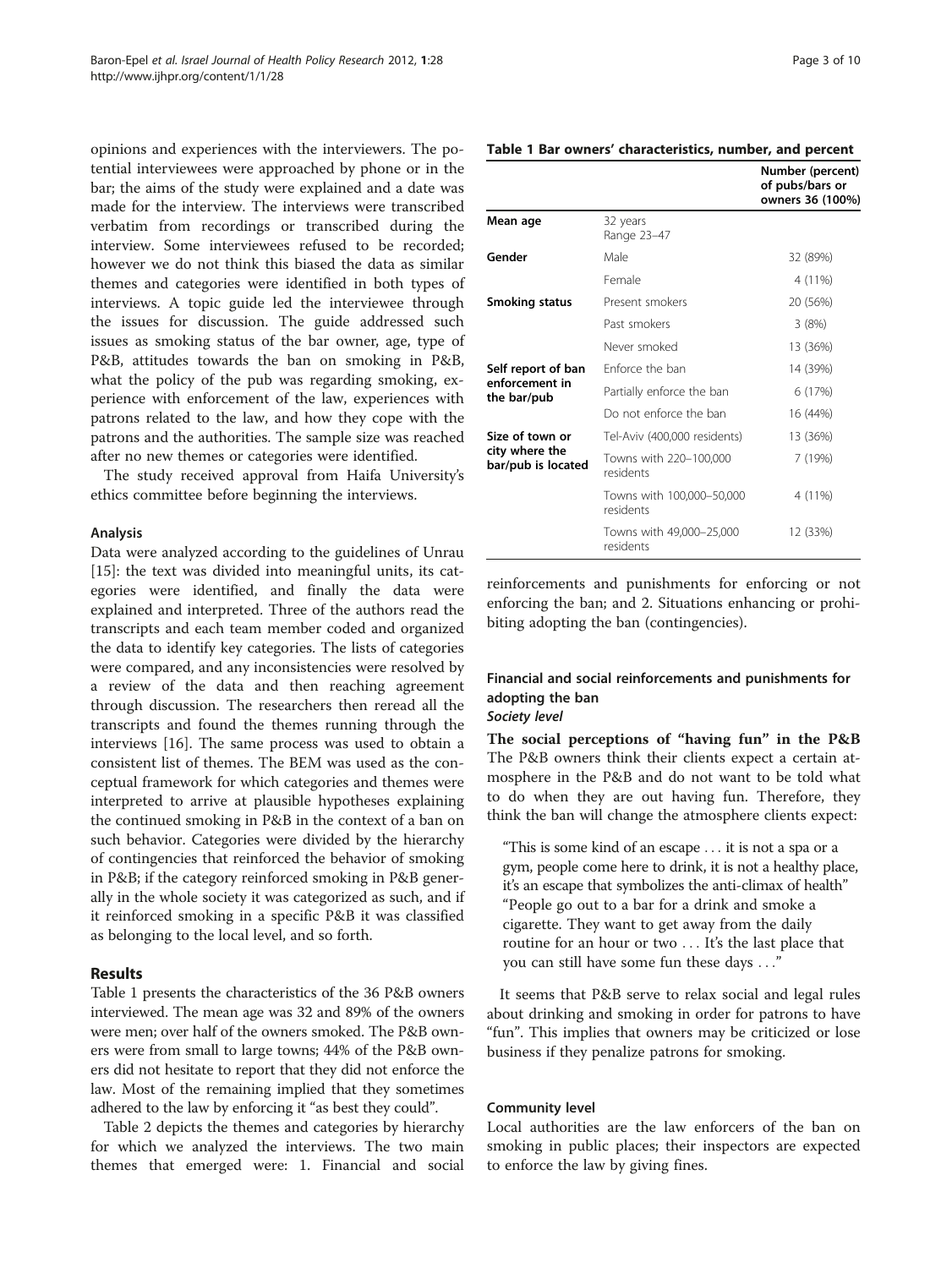| <b>Themes</b>       | Financial and social reinforcements for<br>punishments for adopting the ban | Situations enhancing or prohibiting<br>adopting the ban                    |  |
|---------------------|-----------------------------------------------------------------------------|----------------------------------------------------------------------------|--|
| Level of Hierarchy  | Category                                                                    | Category                                                                   |  |
| 1. Society level    | 1. The social perceptions of<br>"having fun" in the bar.                    | 1. Banning smoking as a result of social criticism.                        |  |
|                     |                                                                             | 2. Reactions to social movements trying to enforce the law.                |  |
|                     |                                                                             | 3. The disobedient Israeli customer.                                       |  |
| 2. Community level  | 1. Frequency of receiving fines.                                            | 1. Inconsistencies in inspectors' behavior.                                |  |
|                     | 2. The courts as a non-supportive<br>organization environment.              |                                                                            |  |
| 3. Local level      | 1. The bar's losses and gains<br>in enforcing the ban.                      | 1. Inconsistencies in adherence to the ban.                                |  |
| 4. Individual level |                                                                             | 2. Problems in the built environment<br>preventing adherence with the ban. |  |
|                     |                                                                             | 1. Patrons' reactions to smoking in P&B.                                   |  |
|                     |                                                                             | 2. The bar owner's role as the enforcer of the ban.                        |  |

#### <span id="page-3-0"></span>Table 2 Themes and categories identified from interviews with the bar owners by hierarchy of contingencies

#### Frequency of receiving fines

The P&B owners reported different levels of law enforcement depending on the local authorities. Many P&B owners reported no inspections of the B&P.

"You can't see enforcement in Israel at all." "The inspectors go to sleep after 12.30, they don't work on Saturday"

On the other hand there were P&B that reported having being fined:

"In (name of town) the law is enforced; there are inspectors and they enforce it mainly in my bar! I am located near the city hall ... so they start and finish their rounds here."

One bar owner said:

"The inspectors come every day, they drive me crazy."

P&B owners had the option to call the city hall's call center and complain if clients smoke in the bar; this served as a way to get round a fine if the inspector came. However one bar owner said:

"I called the call center and asked them to send an inspector when the law just came out, but as time went on they ignored my calls and stopped coming, so we stopped calling."

The low level of inspection and financial penalties made it unlikely that the "no smoking" ban would be enforced. Theoretically, inconsistent punitive contingencies generate gambling and may have inadvertently increased the probability of non-adherence to the law. Moreover, the possibility of a wide-spread impression

that the law was enforced in a prejudicial or an unfair manner might lead to a thwarting of the law or even overt counter-aggression.

The courts as a non-supportive organizational environment The P&B owners described situations where they were sued; however, the courts did not penalize them with large fines. On the contrary, they were fined for low sums of money or did not appear in court at all.

"Twice I was taken to court, once it somehow ended and once I lost the case but the judge said they can't be greedy and I was fined only 150 shekels (around \$50), even though I was sued for thousands of shekels."

"They close the case for 'no interest to the public'; they do not take the case to trial so it will not turn into a precedent."

These reports suggest that there is no overall social agreement as to the enforcement of the law; the courts do not back the individuals or organizations that try and enforce the law, while the local authorities refrain from fully inspecting the P&B.

#### Local level

#### The bar's losses and gains in enforcing the ban

Financial losses for enforcing the law Some of the P&B owners reported real or perceived financial losses due to loss of clients when trying to enforce the law.

"... as a bar that was founded before the law we had a 30% decrease in revenues ..."

"People come in and say: What? You can't smoke here? and they leave."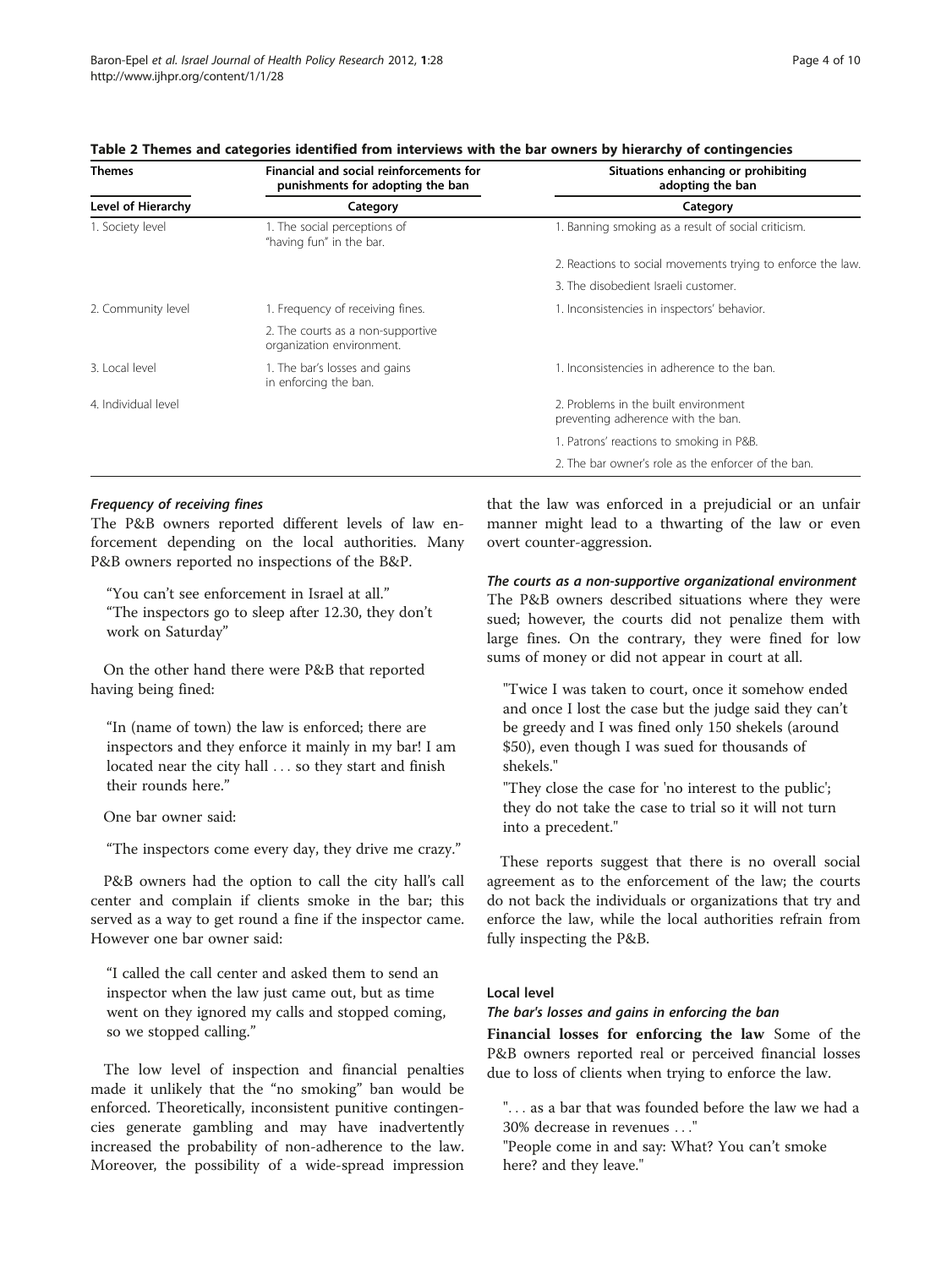"If the barman tells someone not to smoke, his tips will decrease."

Some P&B owners reported financial losses due to the fines they had to pay:

"We paid 15,000 shekel (about \$5000) already ... that's a lot of money."

## Gains in enforcing the law

A few P&B owners who enforce the law at least partially, said that clients who do not want to suffer from SHS come to their bar, and they are rewarded when the clients praise them for a clean air P&B. In addition, having a "clean bar" brings in a specific set of patrons:

"I hear mainly positive remarks, especially from the girls, 'It is so good not to stink when we go home, no need to wash your hair' ..."

"... we market the bar as a non-smokers bar so we get non-smoking clients."

Both losses and gains serve as reinforcement of the behavior adopted by the P&B. P&B not enforcing the law perceive not losing clients and revenues as reinforcement for not enforcing the law, while those enforcing the law perceive the satisfaction of the non-smokers as reinforcement for adhering to the law.

# Situations enhancing or prohibiting adopting the ban (contingencies) Society level

Banning smoking as a result of social criticism P&B that served food during the day and the early hours of the evening reported implementing the law when their main business was food. Later in the evening they did not enforce the law. This implies that they adapted their establishment to a specific social contingency:

"There is a separation between noon and night; during the day there is no smoking also outside. I had a problem with families during the day, that's why it turned into non-smoking (establishment). We go by the norm, and tailor for our target population."

These comments suggest that social criticism and risk to their business was driving their enforcement of the "no smoking" ban for food services in the daytime but not for drinkers in the evening.

#### Reactions to social movements trying to enforce the law

Some P&B owners in Tel-Aviv mentioned an organization called "Clean Air", an NGO founded by law students who advocate for smoke-free public places, mainly P&B. This NGO is active only in Tel-Aviv. Their members usually go to P&B, take pictures of smoking clients, and sue the P&B. The P&B owners said that most of their appearances in court due to smoking were instigated by this organization. However, the judges were not pro "Clean Air". This organization was perceived by the P&B owners as "informers" and "anti social":

"It is obvious that their intentions are not pure, the person comes with a camera and harasses people ..."

"The judges don't like them (Clean Air)."

As they perceive these activities are not backed by the various institutions, such as the courts, the P&B owners did not report trying to enforce the law due to the NGO's activity. P&B owners in the other towns did not mention such organizations.

#### The disobedient Israeli customer

During the interviews comparisons to the ban on smoking in P&B in other countries came up and the P&B owners tried to explain why it was so hard to implement it in Israel. In their opinion the Israeli client is "problematic": they thought it was impossible to make Israelis change their behavior and obey the law; the law will not prevent the patrons from doing what they want to do. This is seen as a social norm among Israelis.

"...people do not listen, they just light the cigarette later (after being told not to smoke); even next to the inspector they go on smoking."

This perception of the disobedient Israeli may serve as an excuse for not enforcing the law, but it may also be possible that Israelis perceive themselves as oppositional to laws and do not appreciate criticism of their smoking practices.

## Community level

#### Inconsistencies in inspectors' behavior

In Tel–Aviv, where there are over 150 P&B and there is fierce competition, the P&B owners complained of unequal enforcement of the law by the authorities. In the opinion of P&B owners, the inspectors preferred to inspect certain areas and certain types of establishments but not others. These P&B owners felt they faced unfair competition with other P&B where the law was not enforced, and where the competition was not fined or sued. The bar owners expressed high levels of frustration:

"The law is enforced where it is convenient for them ..."

"They are terrible, they are bad at anything they do, I don't even know where to start. The inspection division (in city hall) is run like the mafia, with revenge on a personal level, they bother the weak, and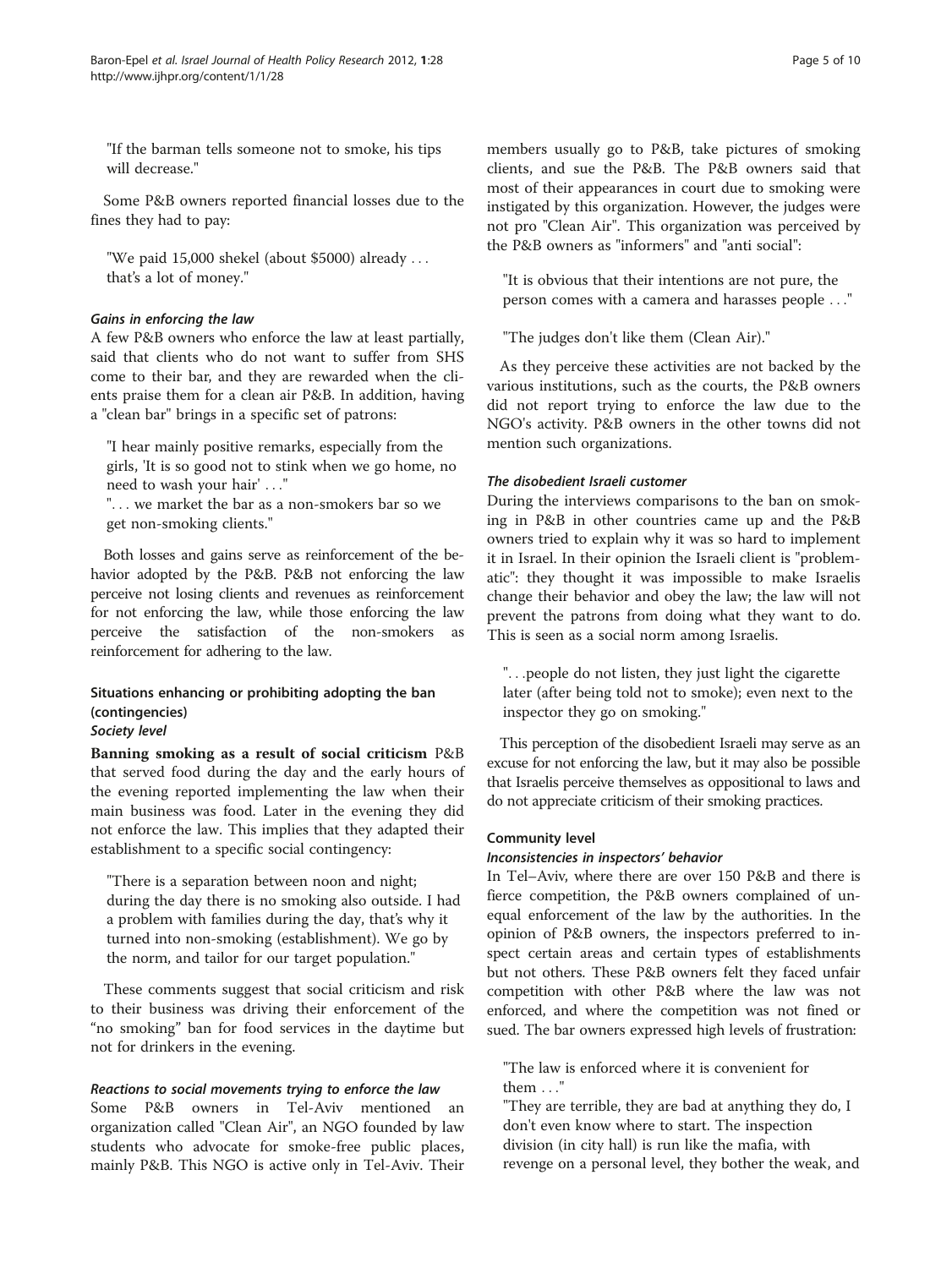fear the strong, ... can't you (the authorities) solve the problem? When you want to, you can!"

"... once a month they (the inspectors) come and we get fined ... I have not heard of anyone else in the area getting fined ..."

The unequal enforcement may lead to non-adherence with the smoking bans.

#### Local level

## Inconsistencies in adherence to the ban

Bar owners complained of nearby bars where clients can smoke:

"My neighbor (a bar) does not enforce the law, so I have no financial interest in enforcing the law ..."

These reports emphasize the importance of a total ban in all bars; this is crucial when trying to achieve compliance with the law, as previously mentioned.

# Problems in the built environment preventing adherence with the ban

Some of the P&B owners complained that technically they cannot have smoking areas; thereby making it harder for them to compete with bars that have smoking areas:

"Our place is a studio. We cannot separate it for smokers and non-smokers so we let the customers smoke in the whole area ... we can't do anything about it ..."

If a P&B is non-smoking, the clients will smoke outside the bar; however, in a residential area the bar owners are at risk of getting their permit taken away as they are disturbing the residents by having people make noise outside on the sidewalk:

"If I send him (the client) to smoke outside I am taking a risk of getting fined for disturbing the neighbors, and that puts my license at risk; smoking in the bar is just a fine, it does not put the whole business at risk."

They also thought that when smokers had to go outside to smoke the place looked empty and the atmosphere was negatively affected.

## Individual level

#### Patron's reactions to smoking in bars

The P&B owners reported that only infrequently did clients complain about smoking or told other people in the bar to stop smoking.

"Only a few times I heard clients comment about the smoking; usually they do not complain."

P&B owners had stories of policemen and inspectors who smoked in the bar; this presented a negative role model for the public.

"... a few days ago a policeman came in and smoked ... when there is no enforcement there is no enforcement."

# The bar owner's role as the enforcer of the ban

The law created a situation in which instead of being a host, the bar owner perceives himself as a "policeman". This puts him in very difficult situations with clients.

"... the law turns me into a policeman ... I can't be a policeman ..."

"The bar owners' job is to make a bar fun, not to be a policeman."

"I won't be the bad guy ..."

It seems that the P&B owners have no intention of taking on the role of law enforcement.

#### **Discussion**

#### International bans on smoking in P&B

Involuntary smoking is known as the third highest risk factor for mortality throughout the world, causing cancer, heart disease, and severe and chronic respiratory diseases [[17](#page-9-0)-[19\]](#page-9-0). A smoke-free policy banning smoking in public places is the most efficient strategy to reduce involuntary smoking and to eliminate the ill effects of SHS [\[1](#page-8-0)[,20,21](#page-9-0)]. In most developed countries there are policies that ban smoking in certain public places; in some countries the ban is comprehensive and in others it is partial [\[18\]](#page-9-0). It seems that a total ban is more effective than a partial ban [[1,](#page-8-0)[22](#page-9-0)]. Ireland was the first country to ban smoking in all public places including P&B; this was the last public setting to prohibit smoking as alcohol and smoking were perceived as associated behaviors [\[4](#page-8-0)[,23,24\]](#page-9-0). Other countries followed and studies show a large decrease in SHS in the P&B after enactment of the bans [\[6,](#page-8-0)[22](#page-9-0),[24,25\]](#page-9-0).

Studies also compared P&B in countries with total bans and countries without bans on smoking in P&B. The levels of airborne nicotine in the P&B in countries with the bans were 93% lower than in countries that do not ban smoking in P&B [[22\]](#page-9-0). Most countries implementing these bans have been successful; however, not all. For example, in Poland and the Slovak Republic airborne nicotine was still not very low [[24](#page-9-0)]. In Australia, before banning smoking in P&B Carter & Chapman [[26](#page-9-0)] reported that laypeople considered smoking in bars "natural" and thought venues would fight bans; this was expressed more frequently by smokers. However, Cooper et al. [\[27](#page-9-0)] found that smokers readily comply and supported smoke-free bars after enactment of the law. In Greece, young people were cynical about government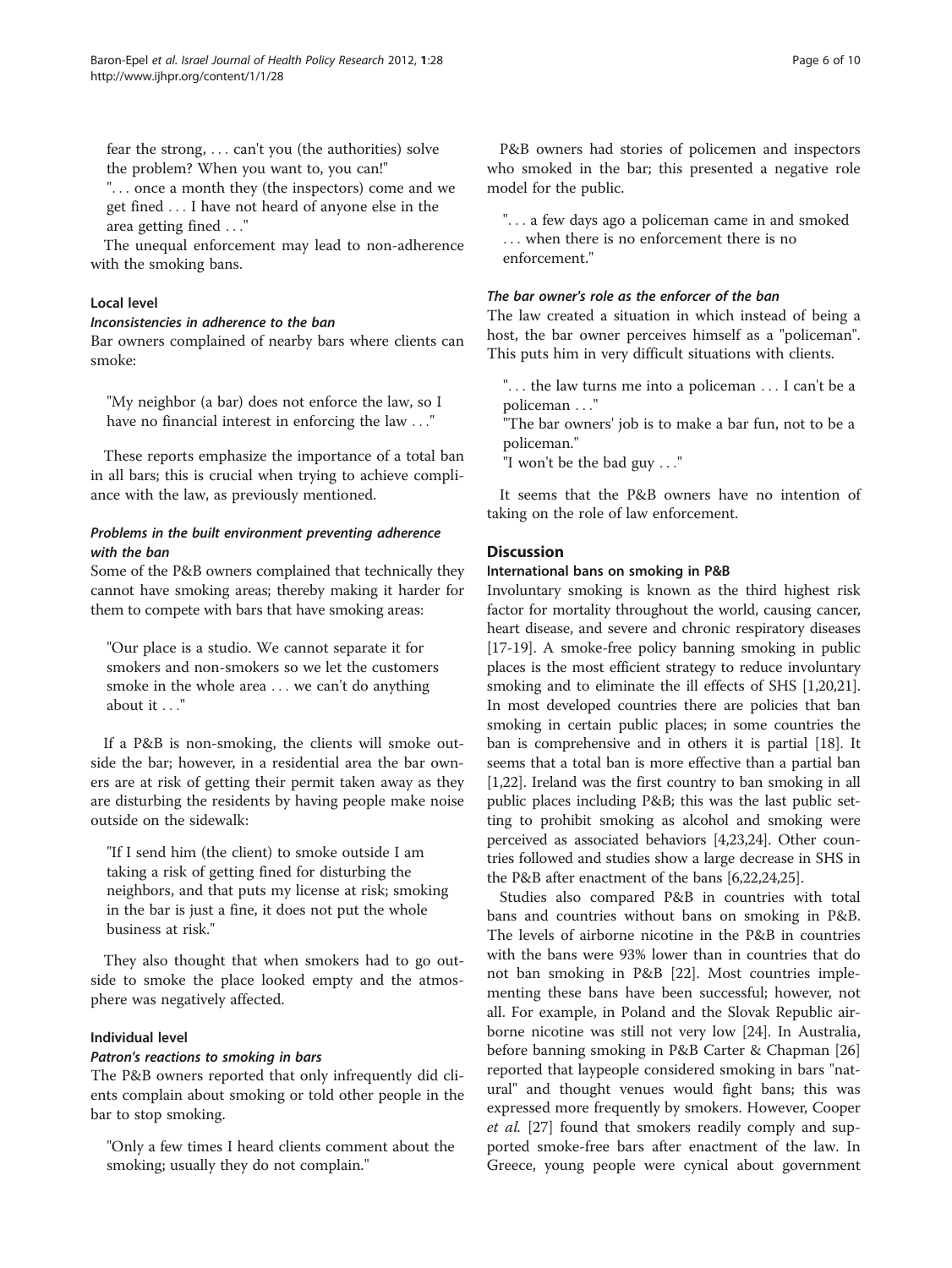and thought legislation would be ineffective [[28](#page-9-0)]. In Israel, it seems that even though a law banning smoking in P&B was enacted, not all establishments adhere to it [[9,10\]](#page-8-0). In the annual report to the Knesset (Israel parliament) towns were asked to report on their law enforcement. Forty-one towns reported on the number of fines given out because of smoking in public places; in Tel-Aviv 1343 fines were given out in 2010, and in the other 40 towns another 2,244 fines were issued [\[29](#page-9-0)]. Comparatively, this is a relatively small number of fines, implying a low level of law enforcement in Israel.

## Analysis using the BEM

Analysis of the P&B owners' narratives may help us understand how social norms regarding smoking in P&B may be changed by altering contingencies of reinforcement using the BEM.

Situations in which reinforcements and punishments promote enforcing the law in the P&B by the owners were identified for each level of hierarchy in society. This includes the society, community, local, and individual levels, which form a synergy determining the actions of the P&B owners. In this way it may be possible to develop a society with norms that are not tolerant of smoking in public places and where society will provide social reprimands that will prevent the smokers from smoking in public places. Hofstetter and colleagues [[30](#page-9-0)] suggested it is plausible that the presence of policies banning smoking will function as motivating reprimands and sanctions from non-smokers towards the smokers, and will help develop a non-smoking society. However, to start the process more substantively in Israel, it may be necessary to strengthen laws and their universal enforcement.

According to the P&B owners' narratives, the various levels of hierarchies in society provide contingencies and reinforcements for not enforcing the law and do not provide substantial punishments.

From the narratives two main categories of reinforcements and punishments can be identified and each has various contingencies defining the behaviors. The main reinforcement or punishment is financial: receiving fines from the local authorities' inspectors, losing in courts when being sued, and loss of customers who want to smoke. The second is the social reinforcement and punishment.

#### Financial reinforcement or punishment

Infrequent and inconsistent inspections result in a lack of effective reinforcements and punishments, which can be the result of different reasons, such as not enough funding for inspectors, or low priority within the local authority. In addition, the inspectors may use their power unfairly and/or for personal gain, even for vengeance, as suggested by one bar owner. Infrequent and inconsistent inspection generates serious dissatisfaction with the no smoking law and criticism of the authorities, discouraging any attempt to fully enforce the law. Intermittent reinforcement can sustain behavior indefinitely. However, typically unreliable punishment does not reduce rates of unlawful behavior. Sometimes it strengthens behavior due to intermittent reinforcement. The net picture provided by our interviews suggests very limited penalties for smoking in P&B, making such procedures unlikely to suppress smoking. The reported Infrequent and inconsistent inspections of the P&B may imply that if they would perceive the inspection as consistent, enforcement of the law would be possible.

Laws that depend on penalties should also have relatively large fines that increase with repeated offenses. However, because inspectors are uncomfortable assigning high cost penalties, they will require training and supervision to ensure the universal application of penalties when earned. It is important to increase the knowledge of inspectors regarding the hazards of SHS and to convince them that they are saving lives when they execute a fine.

Support for these findings can be obtained from the annual report to the Knesset regarding the low number of fines given [[29](#page-9-0)], which implies a low level of law enforcement, correlating with the P&B owners' reports.

Environments that were non-supportive of the financial penalties were identified. For example, the judicial courts did not support suing the P&B; therefore, laws should not allow judges to depreciate the use of the law in general or the level of penalty. Another unsuccessful contingency on the society level was the "Clean Air" organization. From the reaction to the social movement "Clean Air", it seems that the P&B owners do not understand the reasons why this social movement exists; their narrative implies that they think the aim of "Clean Air" is somehow to profit financially. It seems also that this organization misses the point they are trying to make, as their "harassment" of the P&B does not induce the implementation of the non-smoking policy. This fits the cultural contingency model that Hovell et al. [[12\]](#page-8-0) have proposed as powerful at the society level.

The P&B owners also think that smoking increases alcohol consumption; therefore a smoking ban will cause patrons to order less alcohol. These issues have not usually been found to be true in formal studies [\[31](#page-9-0)-[33\]](#page-9-0). In addition, the fact that the bar owners think that there will always be a nearby bar where clients can smoke prevents them from enforcing the law, as they presume that clients will prefer a bar that does not enforce the law. Of course this is mainly true for P&B that have competition nearby. It seems that the P&B owners' perceptions and emotional reactions to risks of loss of income are more powerful than evidence to the contrary. Their perception of the issue seems to be preventing them from enacting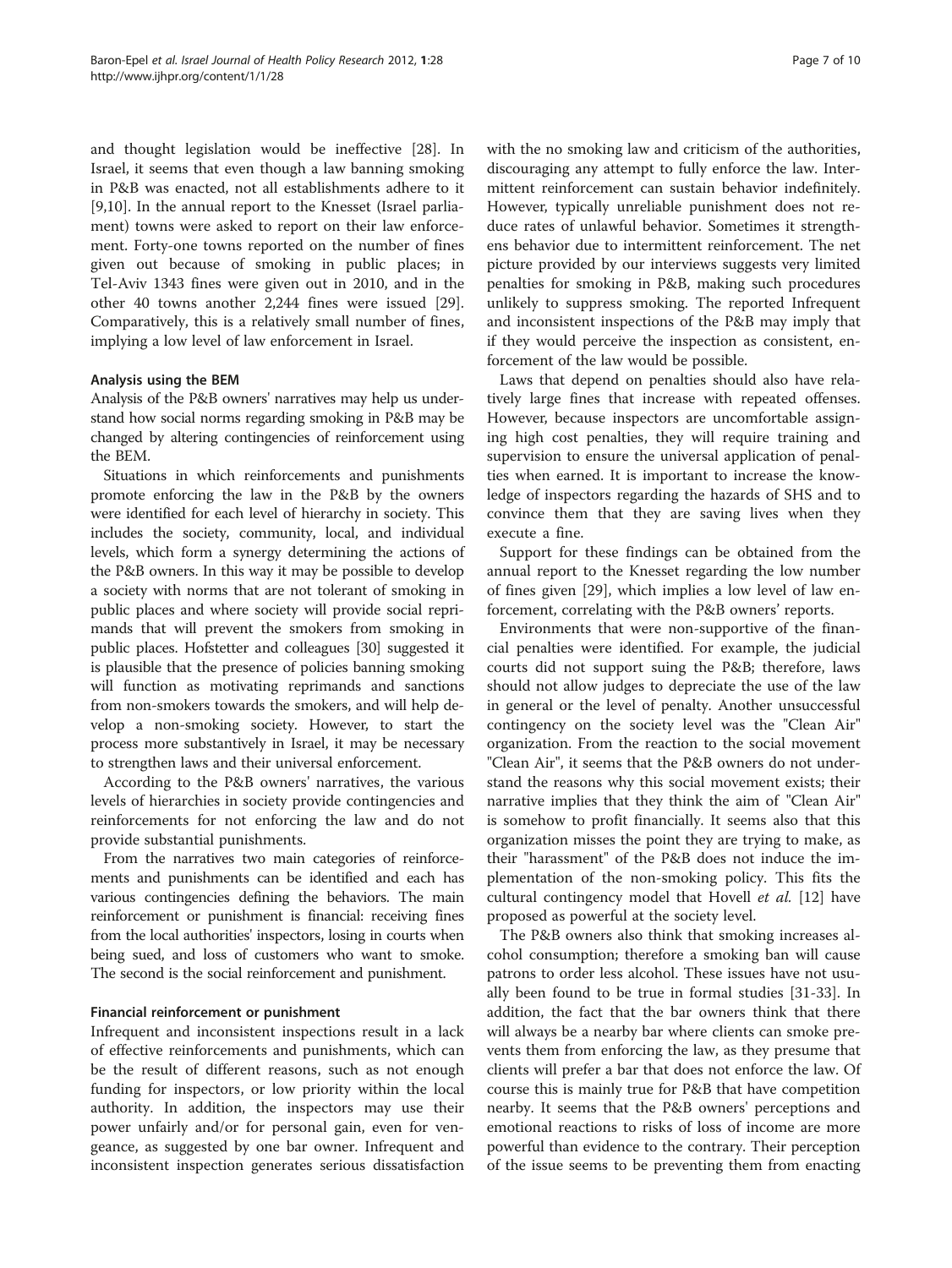the ban. This perceived risk is also why it is important that new laws are well advertised and social marketing techniques adapted, and that all P&B that break the law consistently experience the same penalty.

The P&B owners' perceptions that most patrons are smokers inhibit them from analyzing the situation more accurately. In Israel, as in most countries, there are more nonsmokers than smokers (even among those who frequent bars) [\[34,35](#page-9-0)]. This suggests that the P&B who cater to non-smokers could earn more than from smokers. However, many nonsmokers appear to put up with the smoke because they otherwise can't go anywhere to enjoy an evening out and do not shun P&B not enforcing the ban.

#### Social reinforcements and punishments

Social reinforcements and punishments and situations that provide these reinforcements can be identified at all levels of analysis. For example, on the society level, subsets of customers do not want to eat or drink in the presence of smoke. This has reinforced the P&B owners' adherence with the law to restrict smoking during early hours of operation. In the evening when patrons come only to drink the P&B owner relaxes the ban. This discrimination on the part of some owners is most informative and shows that owners do respond to the wishes of their customers. It suggests that the complaints and/or loss of business by subsets of the public have led to changes in P&B owners' enforcement of the law in their P&B. It is possible for financial and social contingencies to alter the owners' enforcement of policies. However, on the other hand, the P&B owners said that P&B are for patrons to have a good time, enjoy the music, drinks, and company; this includes both alcohol and smoking. This implies a complex and subtle reinforcer and contingency. With a ban, the P&B owner must criticize some customers when asking them to stop smoking and this probably makes the customers uncomfortable. Thus, the implied fines in existence may not be enough to make it worth the risk for bar owners to enforce the law, given the social penalties that might take place, such as detracting from the desired atmosphere in the P&B. On the individual level, it seems that the nonsmokers present very little reinforcement for adopting a non-smoking policy in the P&B, as in the evening they are less inclined to express their dissatisfaction when the P&B allows smoking.

#### Specific contingencies

Contingencies that support or prevent the enforcement of the ban were identified for the different hierarchies of society. One such social contingency mentioned by P&B owners was the disobedient Israeli; the owners do not want to confront the smokers as it may bring on negative reactions by the patrons. The notion that the state laws can be bypassed and the system can be beaten has been discussed and studied by various scholars in Israel. Sprinzak [\[36\]](#page-9-0) suggests that the disobedience in the Israeli society stems from the Jews having spent centuries in the Diaspora, where they viewed the laws as alien. "Beating" or "bashing" the system is regarded as normative in certain groups. The issue was discussed and em-pirically studied [[37\]](#page-9-0). For example, Rattner et al. [[38](#page-9-0)] studied three groups of Israelis: Ultra-orthodox Jews, settlers in the occupied territories, and Israeli Arabs. They suggested a model predicting willingness to take the law into one's hands, where commitment to the law, perception of procedural justice, and alienation were the independent variables.

However, this does not mean laws cannot be enforced; they do need strong and consistent enforcement together with large social marketing campaigns as described for prevention of road accidents [\[39](#page-9-0)] and smoking bans in other countries [\[4,5](#page-8-0)]. Implementation of the ban on smoking should not depend on the P&B owners, and law enforcement cannot be left to them with no reinforcements for their actions.

Another such contingency that the bar owners mentioned was the fact that the law does not take into account specific problems they have that prevent them from having smoking areas such as small and old bars; these may be serious problems that should be addressed in refined policies.

#### Conclusions

The lack of consistent use of various punishments and reinforcers inhibit the implementation of the ban on smoking in P&B in Israel. From the owners' narratives it seems that consistent and equal inspection of the P&B, in addition to the backing of the judicial courts, together with a campaign targeting the non-smokers with a message that they are entitled to a smoke-free environment in all public places including P&B could change social norms. Social norms could be supportive of not smoking in P&B and other public places. It seems that the P&B owners have a constant conflict of interest; on one hand they would like to be law abiding citizens, but on the other hand, abiding the law brings with it too many punishments that do not increase the likelihood of enforcing the law. At this point in time, the reinforcers for not implementing the ban are more influential than the punishments at all levels of social hierarchy.

When the law was enacted, the P&B owners were expected to comply with the law. Some prior educational information regarding the law was communicated via the radio and direct mailing to P&B owners; however little information regarding how to tackle the problems that would arise was given. No budget was allocated to the local authorities (the city halls) for the enforcement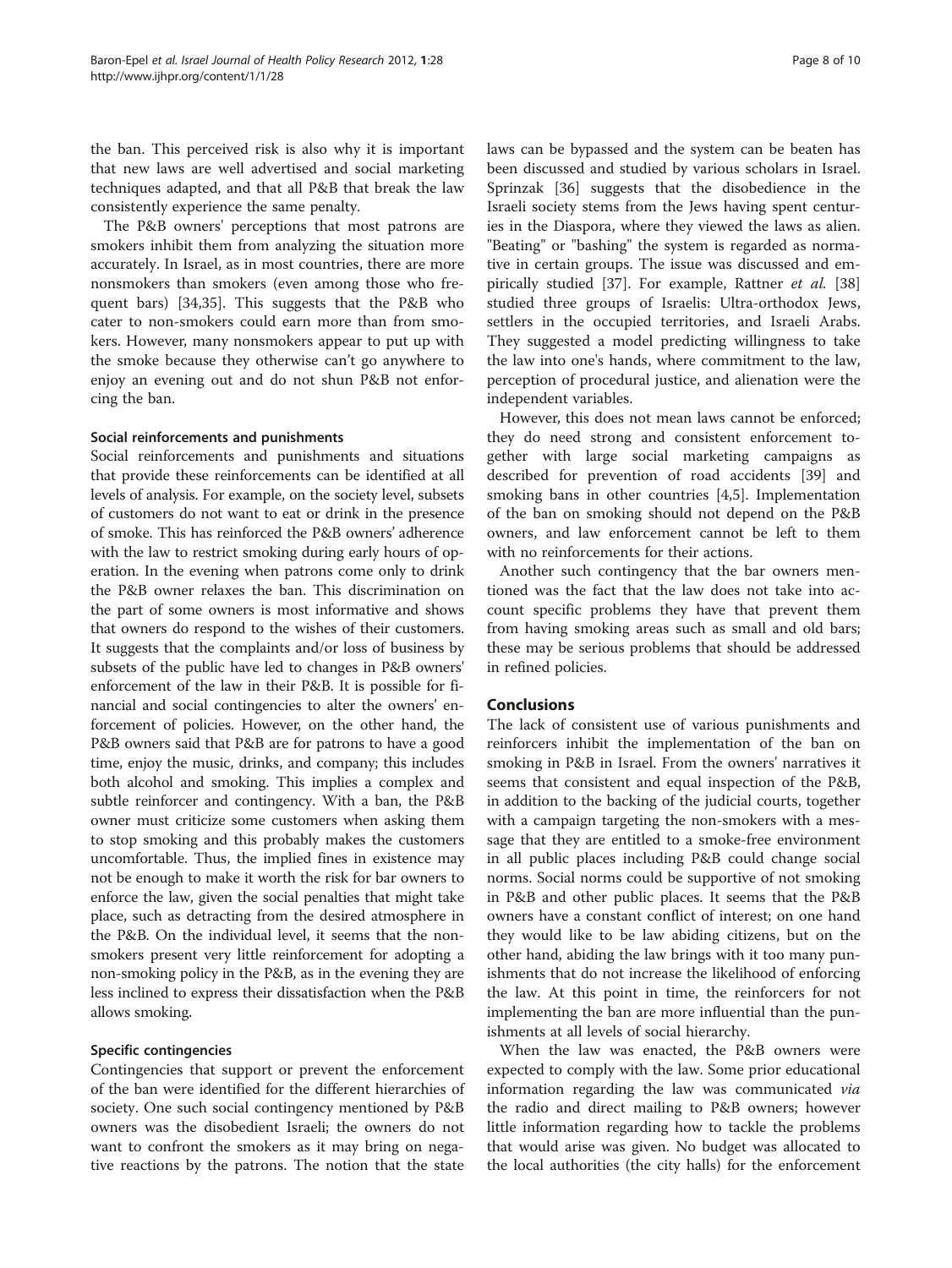<span id="page-8-0"></span>of the law. Therefore, it is not surprising that the enforcement of the law was only partially successful with about half of P&B owners reporting not enforcing the law at all.

#### Recommendation

Interventions including social marketing campaigns could encourage clients to request no-smoking enforcement in bars; this could bring owners to be more inclined to enforce the ban and more concerned that failure to adhere would cost them clients. This might be constructed in the context of ads that make clear that the majority of adults do not smoke and do not like eating or drinking in a smoke-filled bar, and that the majority should have the right to be protected from harm caused by a minority.

These policies are now in need of more formal and quantitative evaluation to extend the present qualitative study. As this is a qualitative study, the generalizability of the results is not clear, and the prevalence of the factors identified has not yet been quantified, even though a large number of towns and P&B were sampled. Further studies should try to understand why some P&B owners more than others implement the ban, using quantitative methodology, and why authorities have not enforced the law more vigorously. There is also a need to follow trends in smoking in P&B and quantitatively identify factors that can predict these changes. Deeper understanding of these factors may help implement more precise tobacco control policies. As smoking has generally decreased in Israel during the last few decades, it is possible to change social norms and behaviors in this society and prevent the morbidity and mortality due to smoking and SHS [[34](#page-9-0)]. Lessons can be learned from this study on how to implement bans on smoking in Israel and in other countries based on the Israeli experience.

#### Competing interests

The authors declared that they have no competing interest.

#### Authors' contributions

OB-E was involved in the conception and design of the study, wrote the manuscript, designed, and analyzed the data. CS was involved in the conception and design of the study, collected part of the data, and analyzed the data; in addition contributed to the drafting of the manuscript. VC collected part of the data, analyzed the data, and contributed to the drafting of the paper. AD-Z was involved in the conception and design of the study. MH was involved in the drafting of the manuscript. All authors read and approved the final manuscript.

#### Authors' information

Orna Baron-Epel is a professor at the School of Public Health, health promotion program, at the University of Haifa. Her research areas are health promotion, health behaviors, and social epidemiology.

Carmit Satran is a PhD candidate at the School of Public Health, Haifa University; this study is part of her doctoral dissertation.

Vicki Cohen is a health promoter and part of this study was her MPH thesis at the School of Public Health, Haifa University.

Anat Drach-Zehavi is an organizational psychologist and a senior lecturer at the Cheryl Spencer Department of Nursing, the Faculty of Welfare and

Health Sciences, at the University of Haifa. Her area of research is leadership and teamwork in healthcare and evidence-based practice. Melbourne F. Hovell is the Distinguished Professor and Director of the Center for Behavioral Epidemiology and Community Health, Graduate School of Public Health, San Diego State University. His research focuses on studies of the etiology of health-related behavior following the Behavioral Ecological Model. This includes studies of classic risk practices, such as smoking, diet, and physical activity, as well as studies of clinicians' service delivery.

#### Funding

This study was funded by the Israel Cancer Association through the Environmental and Epidemiology Foundation of the late Israel Jacob and Lila Alther, and the Pfizer Public Health Policy Forum, University of Haifa, Israel.

#### Author details

<sup>1</sup>School of Public Health, Faculty of Social Welfare and Health Studies University of Haifa, Mount Carmel, Haifa, Israel. <sup>2</sup>Department of Nursing, Faculty of Social Welfare and Health Studies, University of Haifa, Mount Carmel, Haifa, Israel. <sup>3</sup>Center for Behavioral Epidemiology and Community Health, Graduate School of Public Health, San Diego State University, San Diego, CA, USA.

#### Received: 6 December 2011 Accepted: 24 May 2012 Published: 24 July 2012

#### References

- Fichtenberg CM, Glantz SA: Effect of smoke-free workplaces on smoking behaviour: systematic review. BMJ 2002, 325(7357):188.
- 2. Larsson M, Boethius G, Axelsson S, Montgomery SM: Exposure to environmental tobacco smoke and health effects among hospitality workers in Sweden–before and after the implementation of a smokefree law. Scand J Work Env Hea 2008, 34(4):267–277.
- Centers for Disease Control and Prevention: Indoor air quality in hospitality venues before and after implementation of a clean indoor air law–Western New York 2003. MMWR 2004, 53(44):1038–1041.
- 4. Mulcahy M, Evans DS, Hammond SK, Repace JL, Byrne M: Secondhand smoke exposure and risk following the Irish smoking ban: an assessment of salivary cotinine concentrations in hotel workers and air nicotine levels in bars. Tob Control 2005, 14(6):384–388.
- 5. Ellingsen DG, Fladseth G, Daae HL, Gjolstad M, Kjaerheim K, Skogstad M, Olsen R, Thorud S, Molander P: Airborne exposure and biological monitoring of bar and restaurant workers before and after the introduction of a smoking ban. J Environ Monit 2006, 8(3):362-368.
- 6. Gorini G, Moshammer H, Sbrogio L, Gasparrini A, Nebot M, Neuberger M, Tamang E, Lopez L, Galeone D, Serrahima E, "Italy & Austria Before and After Study" Working Group: Italy and Austria before and after study: secondhand smoke exposure in hospitality premises before and after 2 years from the introduction of the Italian smoking ban. Indoor Air 2008, 18(4):328–334.
- 7. Hyland A, Hassan LM, Higbee C, Boudreau C, Fong GT, Borland R, Cummings KM, Yan M, Thompson ME, Hastings G: The impact of smokefree legislation in Scotland: results from the Scottish ITC: Scotland/UK longitudinal surveys. Eur J Public Health 2009, 19(2):198-205.
- 8. Repace JL, Hyde JN, Brugge D: Air pollution in Boston bars before and after a smoking ban. BMC Public Health 2006, 6:266.
- 9. Rosen LJ, Zucker D, Rosenberg H, Connolly G: Secondhand smoke in Israeli bars, pubs and cafes. Isr Med Assoc J 2008, 10(8–9):584–587.
- 10. Rosen LJ, Zucker DM, Rosen BJ, Connolly G: Second-hand smoke levels in Israeli bars, pubs and cafes before and after implementation of smokefree legislation. Eur J Public Health 2010, 21(1):15-20.
- 11. Hovell MF, Hughes SC: The behavioral ecology of secondhand smoke exposure: A pathway to complete tobacco control. Nicotine Tob Res 2009, 11(11):1254–1264.
- 12. Hovell M, Wahlgren D, Adams M: The logical and empirical basis for the Behavioral Ecological Model. In Emerging theories in health promotion practice and research: Strategies for enhancing public health. 2nd edition. Edited by DiClemente RJ, Crosby RA, Kegler MC. San Francisco: Jossey-Bass; 2009:347–385.
- 13. Skinner BF: Science and human behavior. New York: The MacMillan Company; 1953.